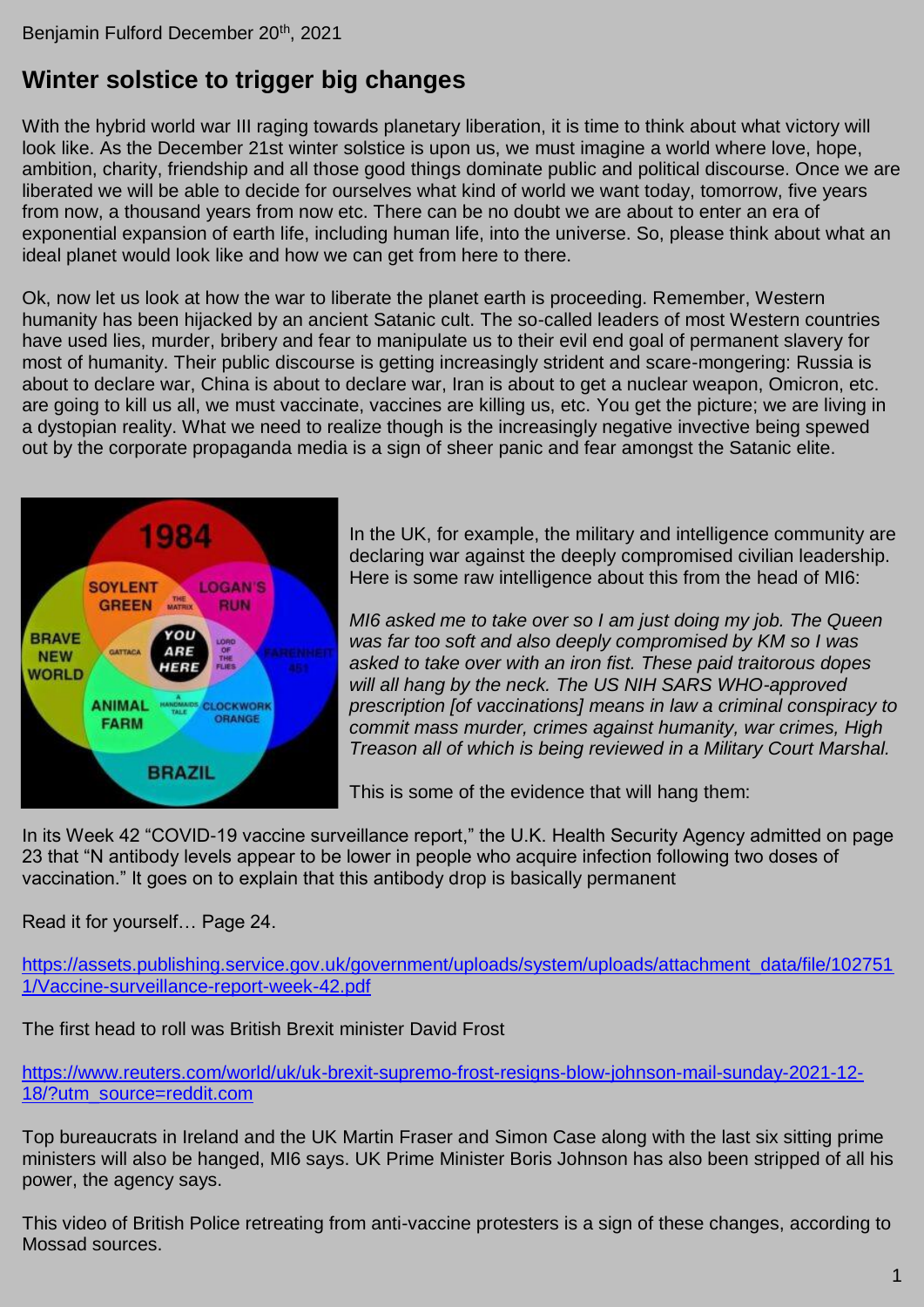There is also an ongoing hunt and kill operation directed against Satanic child predators in the US, CIA sources say. Here is some of the evidence of their crimes from the recent WikiLeaks release by agency sources who supported Julian Assange:

*In an e-mail sent to John Podesta and several of his friends cc'd in 2015, Tamera Luzzatto wrote that children would be Uber'd to their pool party for "entertainment" purposes. The name & ages of three children were listed in the e-mail. These names also popped up on a disturbing password-protected site, run by Luzzatto, called Evie's Crib. The blog tagline read you could view infants "raw and uncut". The site*  also had sexually explicit tab titles and linked to another disturbing site, Jack's blog, that advertised that *unrated versions of naked babies were available to premium subscribers.*



Here are the photos and images that corroborate this:





We know that Julian Assange was murdered years ago but something caused agencies to release his files again. We

would like to ask our readers to help go through them and find important things to share with the rest of us.

https://file.wikileaks.org/file/?fbclid=IwAR2U\_Evgah\_Qy2wxNY12FMqFC5dAFUcZL5KI4FIfQuMFMp8ssbM [46oHXWMI](https://file.wikileaks.org/file/?fbclid=IwAR2U_Evqah_Qy2wxNY12FMqFC5dAFUcZL5Kl4FIfQuMFMp8ssbM46oHXWMI)

This hunt of pedo-predators is even being reflected in corporate media reports such as the following:

*A Nevada criminal complaint against a mom who allegedly pimped out her 9-year-old daughter to longtime CNN producer John Griffin in Vermont discloses disturbing new details about the sick arrangement.*

*It also reveals that authorities first became aware of Griffin's depraved proclivities 18 months ago – yet the FBI didn't arrest him until Friday*

<https://www.foxnews.com/us/cnn-john-griffin-child-trafficking-devices-seized-september-2020>

Then this came out: "Project Veritas says the person recorded fantasizing about the genitals of an underage girl is CNN producer, Rick Saleeby."

<https://twitter.com/MrAndyNgo/status/1472001777922945026>

Now suddenly CNN is closing its offices supposedly because of the non-existent "COVID."

<https://www.wsj.com/articles/cnn-closes-offices-as-covid-19-cases-spike-11639876526>

The next thing we need to look at is the ongoing international cyberwar aimed at cutting off the Khazarian mafia's control of finance and large IT conglomerates. On this front the capture in Antarctica of EU head Christine Lagarde and Davos head Klaus Schwab has stripped the Khazarian mafia of control over the international SWIFT money transfer system, Mossad sources say.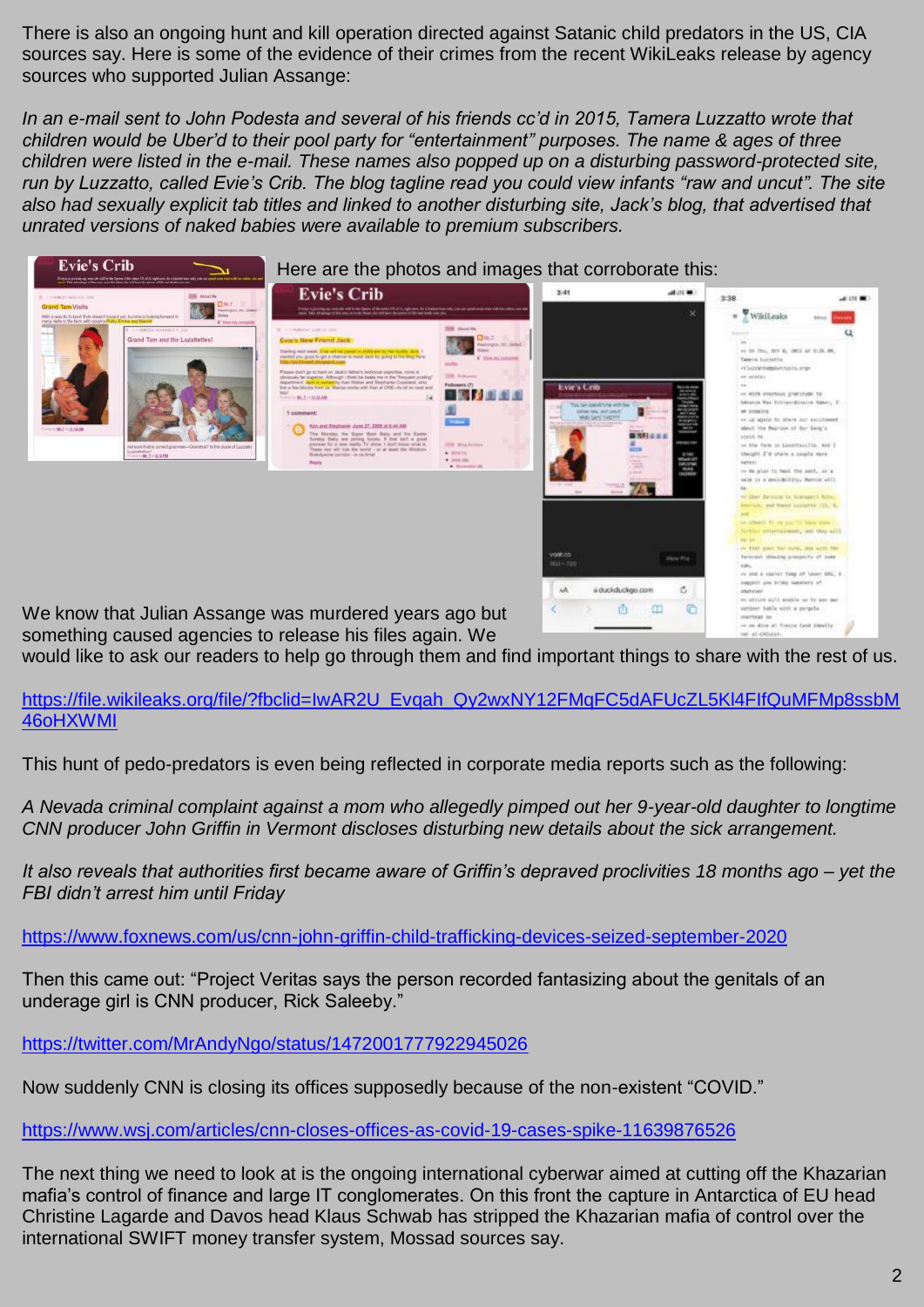The following news item corroborates this intelligence.

*Russia, India and China will develop shared financial structures to enable them to deepen economic ties in a way that foreign states will be unable to influence, the Kremlin has announced*

<https://www.rt.com/russia/543258-moscow-china-create-independent-structure/>

Also, we have directly confirmed that international monetary transfers now only require a seven-digit code for a bank branch and a person's bank account number. Transfers no longer take many days and all that SWIFT information is not needed.

On the IT front, Mark Zuckerberg has definitely been stripped of control of Meta, the new name for Facebook.

*Facebook parent Meta announced Thursday the shutdown of some 1,500 accounts tied to "cyber mercenary" companies accused of spying on activists, dissidents and journalists worldwide on behalf of paying clients. Meta unveiled plans to alert about 50,000 people it believes may have been targeted in over 100 nations by firms that include several based or founded in Israel, which is a leading player in the cyber-surveillance industry.*

<https://www.france24.com/en/live-news/20211216-meta-targets-cyber-mercenaries-using-facebook-to-spy>

Of course, the Khazarian mafia is fighting back. Israel is leading a ten-country "simulation" of an assault on the global financial system that includes "representatives from the US, UK, United Arab Emirates, Germany, Italy, Austria, Switzerland, the Netherlands, Thailand, the International Monetary Fund and the World Bank<sup>"</sup>

[Israel leads 10-country simulation of major cyberattack on world markets | The Times of Israel](https://www.timesofisrael.com/israel-said-to-lead-10-country-simulation-of-major-cyberattack-on-world-markets/)

It is pretty obvious that so far, at least Turkey and Lebanon have been hit hard by this attack. The Lebanese pound has collapsed from 1500 to the dollar to around 25,000 to the dollar. Turkey meanwhile has been forced to shut down its stock markets as its currency plunges 54% year-over-year, while inflation hits 21%.

[https://www.zerohedge.com/markets/turkey-halts-all-stock-trading-currency-disintegrates-central-bank](https://www.zerohedge.com/markets/turkey-halts-all-stock-trading-currency-disintegrates-central-bank-powerless-halt-collapse)[powerless-halt-collapse](https://www.zerohedge.com/markets/turkey-halts-all-stock-trading-currency-disintegrates-central-bank-powerless-halt-collapse)

[https://www.reuters.com/world/middle-east/lebanons-central-bank-will-start-selling-us-dollars-commercial](https://www.reuters.com/world/middle-east/lebanons-central-bank-will-start-selling-us-dollars-commercial-banks-sayrafa-2021-12-16/?utm_source=reddit.com)[banks-sayrafa-2021-12-16/?utm\\_source=reddit.com](https://www.reuters.com/world/middle-east/lebanons-central-bank-will-start-selling-us-dollars-commercial-banks-sayrafa-2021-12-16/?utm_source=reddit.com)

It is a pretty good guess crypto-currencies will also be looted soon by the Khazarian mafia as they struggle to keep their fake Biden regime afloat.

However, these efforts are mathematically doomed for failure. US federal debt is \$287,859 per income-taxpaying household -based on the official 28.9 trillion debt level. However, if you go by the St. Louis Federal Reserve Board and other estimates that the real debt including things like unfunded liabilities is over 200 trillion. That works out to about \$2 million in debt per household.

[https://www.cnsnews.com/index.php/commentary/terence-p-jeffrey/federal-debt-equals-about-287859](https://www.cnsnews.com/index.php/commentary/terence-p-jeffrey/federal-debt-equals-about-287859-income-tax-paying-household) [income-tax-paying-household](https://www.cnsnews.com/index.php/commentary/terence-p-jeffrey/federal-debt-equals-about-287859-income-tax-paying-household)

The fact is the Khazarian mafia owners of the US Corporate government are bankrupt. That is why containers are piling up offshore Los Angeles while the UK faces miles-long lines of trucks waiting for something.

<https://www.freightwaves.com/news/los-angeles-import-volume-sinks-as-traffic-jam-offshore-soars>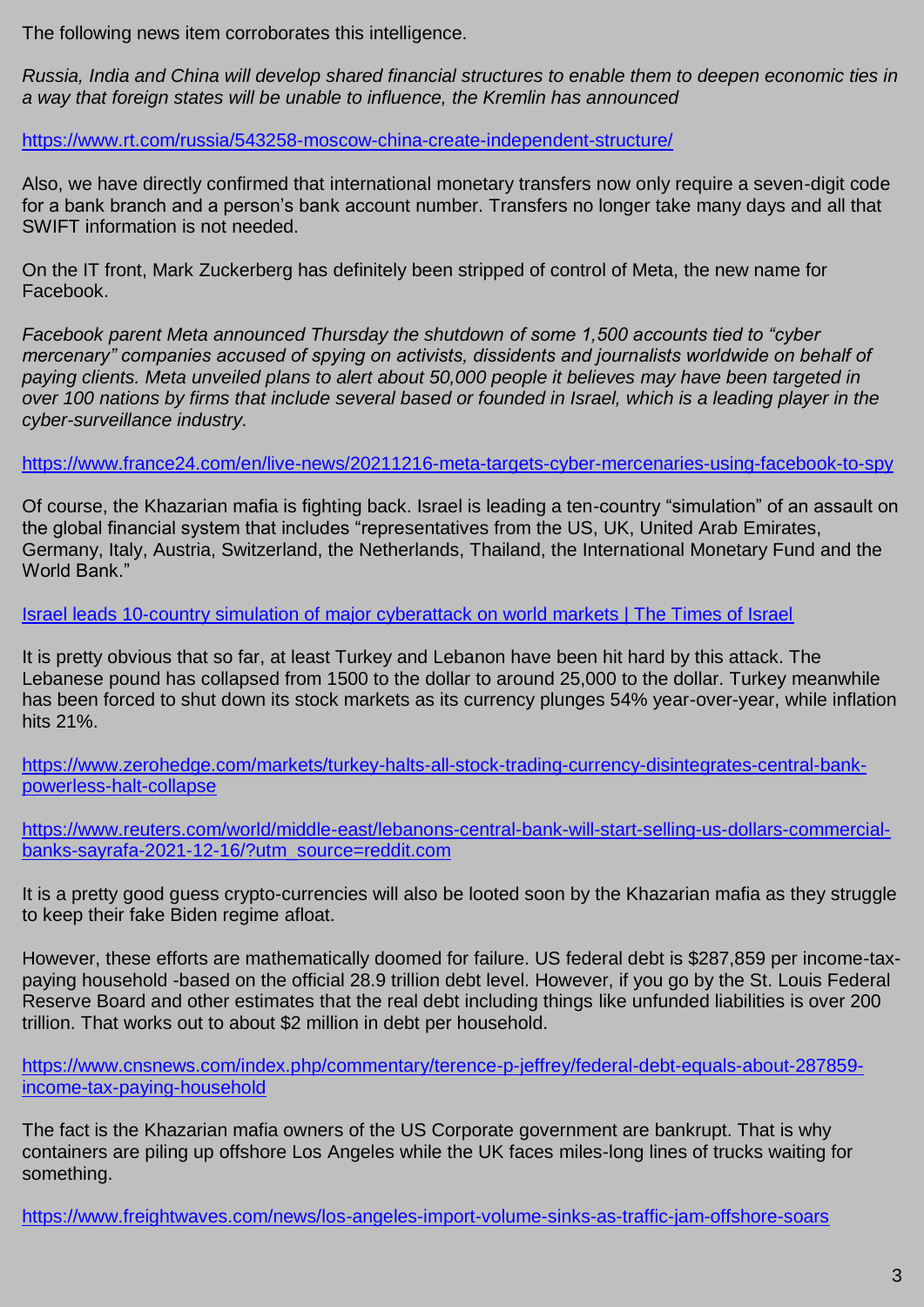[https://www.reuters.com/world/uk/several-miles-trucks-queued-up-near-british-port-dover-reuters](https://www.reuters.com/world/uk/several-miles-trucks-queued-up-near-british-port-dover-reuters-photographer-2021-12-16/?taid=61bb408d4bd3090001f15e3f&utm_campaign=trueAnthem:+Trending+Content&utm_medium=trueAnthem&utm_source=twitter&utm_source=reddit.com)[photographer-2021-12-](https://www.reuters.com/world/uk/several-miles-trucks-queued-up-near-british-port-dover-reuters-photographer-2021-12-16/?taid=61bb408d4bd3090001f15e3f&utm_campaign=trueAnthem:+Trending+Content&utm_medium=trueAnthem&utm_source=twitter&utm_source=reddit.com)

[16/?taid=61bb408d4bd3090001f15e3f&utm\\_campaign=trueAnthem:+Trending+Content&utm\\_medium=tru](https://www.reuters.com/world/uk/several-miles-trucks-queued-up-near-british-port-dover-reuters-photographer-2021-12-16/?taid=61bb408d4bd3090001f15e3f&utm_campaign=trueAnthem:+Trending+Content&utm_medium=trueAnthem&utm_source=twitter&utm_source=reddit.com) [eAnthem&utm\\_source=twitter&utm\\_source=reddit.com](https://www.reuters.com/world/uk/several-miles-trucks-queued-up-near-british-port-dover-reuters-photographer-2021-12-16/?taid=61bb408d4bd3090001f15e3f&utm_campaign=trueAnthem:+Trending+Content&utm_medium=trueAnthem&utm_source=twitter&utm_source=reddit.com)

"The bottom line is if supply chains are breaking down, the economy is breaking down. If the economy breaks down, the breakdown of social order is not far behind," notes economist James Rickards,

<https://dailyreckoning.com/the-great-supply-chain-collapse/>

This is why murder records are being shattered all over America while retail outlets are being looted and Americans are refusing to work for slave wages.

While the West remains mired in its undeclared civil World War III, China and India are threatening to leave us in the dust as they usher in the Hydrogen age of unlimited energy. In the latest development on that front,

*China's largest oil refiner, China Petrochemical Corporation, or Sinopec, has started building the world's largest green hydrogen plant in the far western region of [Xinjiang.](https://www.scmp.com/knowledge/places/xinjiang?module=inline_auto&pgtype=article) It will be China's first entirely solarpowered hydrogen production facility.*

[https://www.scmp.com/economy/china-economy/article/3160153/chinas-hydrogen-energy-industry](https://www.scmp.com/economy/china-economy/article/3160153/chinas-hydrogen-energy-industry-accelerates-country-races)[accelerates-country-races](https://www.scmp.com/economy/china-economy/article/3160153/chinas-hydrogen-energy-industry-accelerates-country-races)

Remember, none of us should be paying for gas when we could fuel our cars with hydrogen made from solar panels on the roofs of our cars and houses.

In any case, remaining Khazarian mafia leaders like Satanic cabal puppet New York mayor Bill de Blasio are trying to cling to power by increasing tyranny :

"If you say, 'Your paycheck depends on [being lobotomized with a vaccine], or you will lose your ability to enjoy life and go do the things you want to do,' people will make the practical decision," the New York mayor said in a CNN interview.

Video Player

That is why New York Senate and Assembly want to pass a bill that would let them arrest anyone suspected of presenting a "significant threat to public health."

[https://thenationalpulse.com/news/new-york-legislation-provides-for-indefinite-detention-of-unvaccinated](https://thenationalpulse.com/news/new-york-legislation-provides-for-indefinite-detention-of-unvaccinated-at-governors-whim/)[at-governors-whim/](https://thenationalpulse.com/news/new-york-legislation-provides-for-indefinite-detention-of-unvaccinated-at-governors-whim/)

Don't worry, it is people like de Blasio who are being arrested and hauled off to the Thule Airbase, US Space Command sources say.

In Australia, the arrest of politicians has also started. The Victorian Police let Lynn Bennetts post the Lawful Sanctioned Moratorium Trespass Notice on the Victorian Parliament, the Supreme Court etc. The police are complying with this. "The Sherriff is issuing arrest warrants to major leaders, politicians and bureaucrats; the deep state is about to be removed," Australian intelligence service sources say.